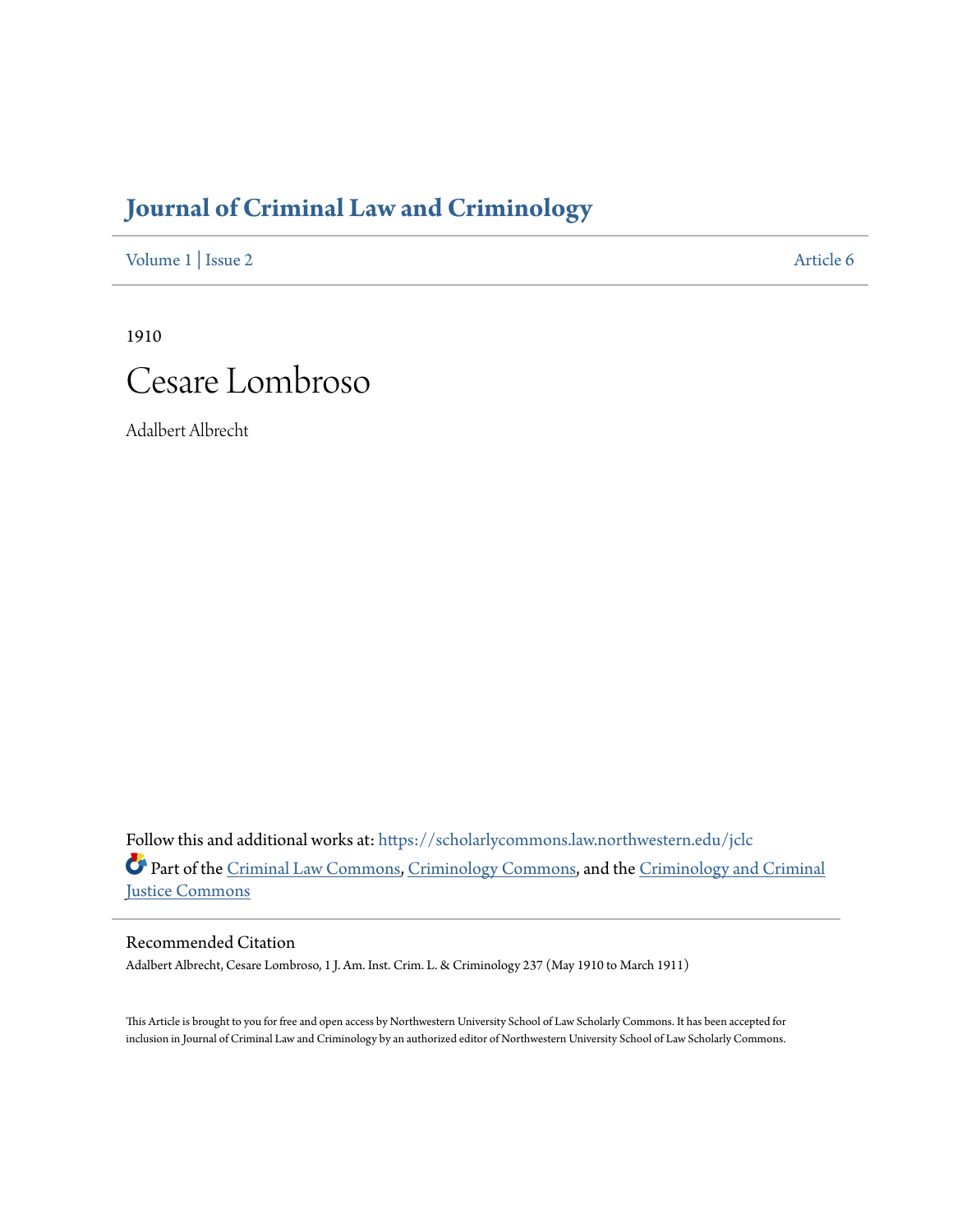#### A GLANCE AT HIS LIFE WORK.

## ADALBERT ALBRECHT.<sup>1</sup>

For nearly forty years now fierce controversies have raged about Lombroso, who died in Turin, October 19, 1909. He had many enthusiastic friends but still more bitter enemies and only within recent years has criticism of his life work assumed a calm and impartial character. His chief service was that he took practical hold of anthropology and was the first to build upon it a whole system in judging criminals and crimes. He started from the idea that the peculiarity of an individual can only be comprehended by studying mankind in general and that a knowledge of mankind forms the basis for the important question whether criminals are a separate class of men, incuded in mankind as a whole and recognizable by certain anthropological, somatic and psychic characteristics.

Naturally this view was not expressed all at one time and did not issue finished and complete from Lombroso's mind. Galenus had already emphasized the influence of alcohol on the production of criminals and was of the opinion that "they should be exterminated like vermin as they were criminals by nature and consequently should not be punished." Diderot and the encyclopedists had taken up this former view and Gall, whose importance was fully appreciated by Goethe, goes a step farther. According to him the degree of guilt and of the penalty cannot be judged by studying the offense but only by studying the offender, and it is therefore Gall whom we nust look upon as the originator of the criminalistic-anthropological course. Even if after him Morel was able to declare the criminal to be a form of degeneration or a morbid variation from the normal type of mankind, yet up till then there had been practically no progress. This did not change till Lombroso, with the impetuosity peculiar to him, took hold of the movement and systematically brought new life into the theory of the criminal and the crim'e.

Lombroso had published his earliest investigations in the "Atti del Instituto Lombardo" from 1871-76. In 1885 he republished them in new form and under the since-famous title "L'uomo delin-

<sup>&#</sup>x27;Criminologist, South Easton, Mass.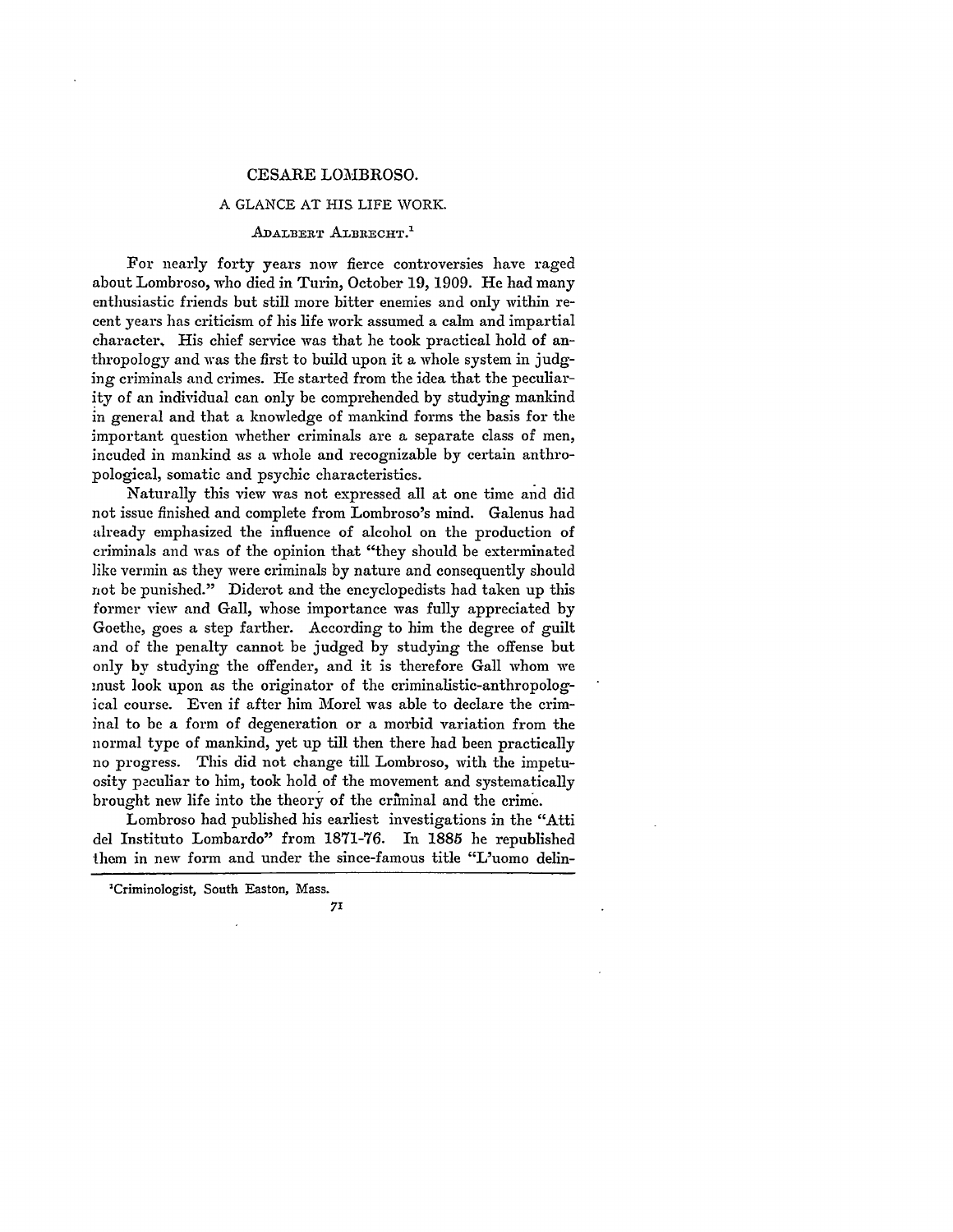quente." With this book he laid the foundations of the positivistic school which asserted the dangerousness of the criminal to be the only measure of the extent to which he was punishable. It declared that the conception of criminality and thus criminality itself were changeable; the criminal nature, however organic in itself, remained ever the same.

Since then this new school, arising in Italy, has extended over the whole world and has continued to win followers. It has led to a progressive continuation of all the investigations hitherto made in the field of the exact sciences in their application to penal law and sociology and it has grown to be the science of the criminal man. In this respect it is indeed not the creation of a single individual, yet it is so intimately connected with the name of Lombroso that no one can dispute his right to be considered the godfather of criminal anthropology. His mistakes were great, but only by passing through the errors of the psychiater of Turin was criminal anthropology able to produce the results on which we stand to-day. 'This does not mean that we have outgrown Lombroso, as many judges, lawyers and medical men loftily -declare. On entering more fully into the subject we shall see that most of these men are either wholly or partly ignorant of the doctrine whose value they deny. Lombroso was unfortunately one of the great men of the nineteenth century whose names were familiar to everyone, who were read by many but studied by comparatively few. The ideas that the layman in criminology associated with him included probably scarcely more than his "born criminal" and his "theory of genius," according to which genius would be a thoroughly pathological figure.

Lombroso's hypothesis of the "delinquente nato," the "born criminal," affirms that all true criminals have a number of causal connected characteristics; physical characteristics that can be shown anthropologically, and psychic characteristics that can be shown psycho-physiologically, which mark them as an individual type of mankind. From this type are recruited, quite independently of social and individual conditions, the discovered and the undiscovered criminals. Not that acquired qualities and social influences cannot also drive a person of this type to crime for Lombroso himself admits the existence of criminals of passion, of opportunity and of habit.

The nature and the propagation of certain crimes he explains by atavism. The mental and physical characteristics of savages are found again in criminals. The most horrible crimes are caused by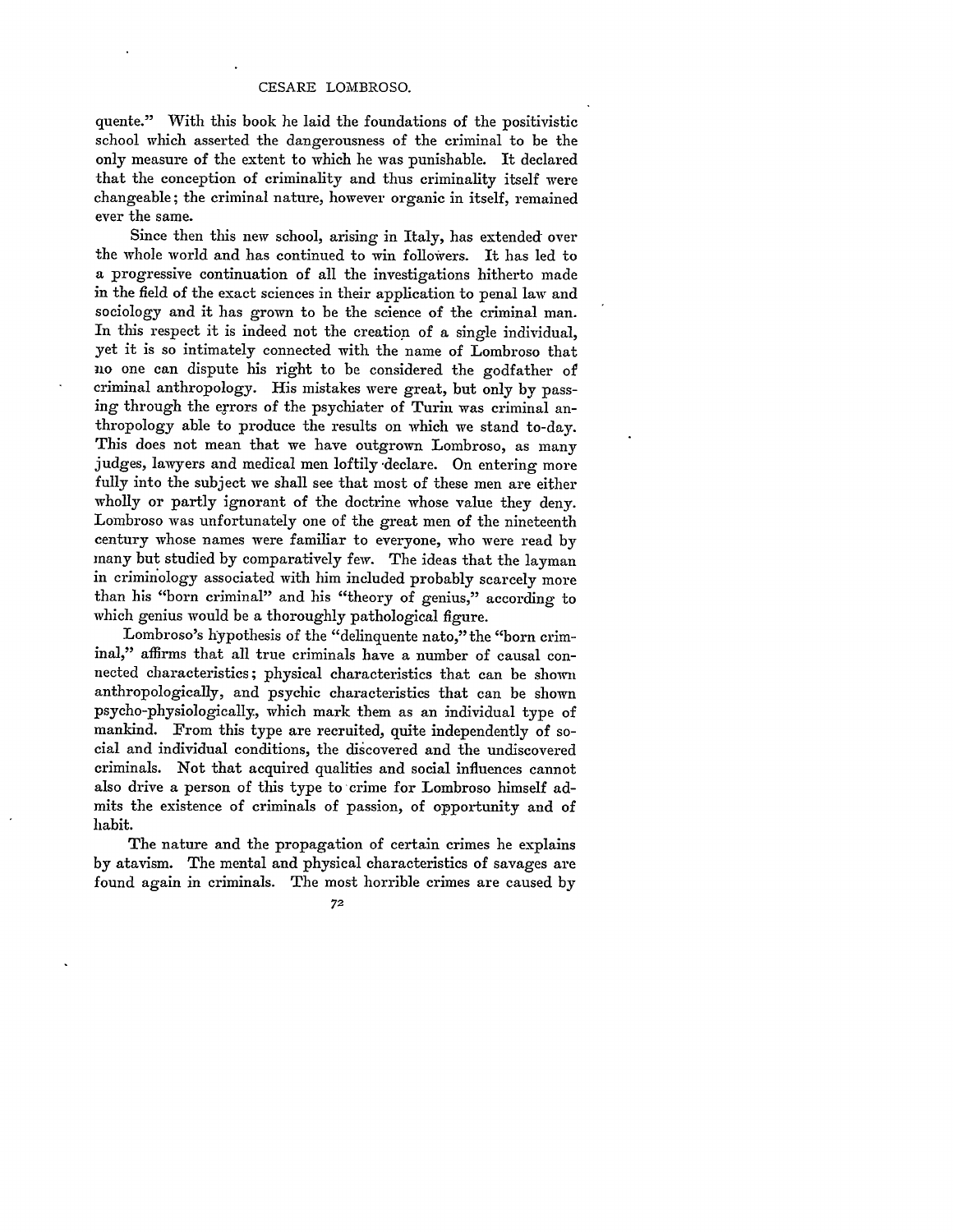a condition based on criminal impulses, which may be dulled in man by education or fear of punishment, but which suddenly break out again under the influence of disease, passion, bad example, and the like. Atavism also explains why punishment is ineffective. Crime appears as an instinct of nature-philosophers would say a necessity-like birth, death, insanity; of which it is a sad variety.

Lombroso sought and found the actions which we designate as criminal in the plant and animdl worlds. Renan had already declared that nature sets an example of adamant pitilessness and immorality. Insect-eating plants "commit real murders." In the animal world there are numerous cases of slaughter and torture in order to obtain food, the leadership of the group, possession of the females, as a means of defense (the bee) ; out of avarice (the ant), or love of fighting (the cricket, the ant), etc. Lombroso finds also other equivalents of our crime in the animal world; for instance, innate malice with anomaly of the skull; slaughter out of aversion; the unpleasant peculiarities of old age; fits of madness; crimes committed in moments of passion or out of love or physical pain; adultery, crimes caused by overpopulation. He finds bands of evil-doers among animals, fraud and thieving, and even criminal physiognomies; for instance, the gray, bloodshot eye of the tiger and hyena, the hooked beak of the birds of prey, their large eye sockets and sexual perversity. "In view of these facts how can one fail to come to the conclusion that crime in its rudimentary expressions is bound to organic conditions and is one of their direct effects? This is absolutely confirmed when we study crime and prostitution among savages."

With atavism is closely connected the question of inheritability, which again acquires new importance in the light of the theory of evolution. Living beings take their forms and functions not only from their direct antecedents of their own kind, but from much further back, from the whole stock of the species, from the family, the class, etc. That this is one of the sorest points of Lombroso's theory is easily understood, for, on the question of inheritability, men of science, even to-day, are far from being united. Thus, for instance, the question whether acquired qualities can be inherited is affirmed by Darwin and Haeckel, and denied by Weismann. Forel contradicts Darwin's theory of pan-genesis, and the most modern scholars in particular support him.

Out of the theory of inheritability Lombroso develops his famous external characteristics of the criminal, particularly the so-

*73*

 $\sim 100$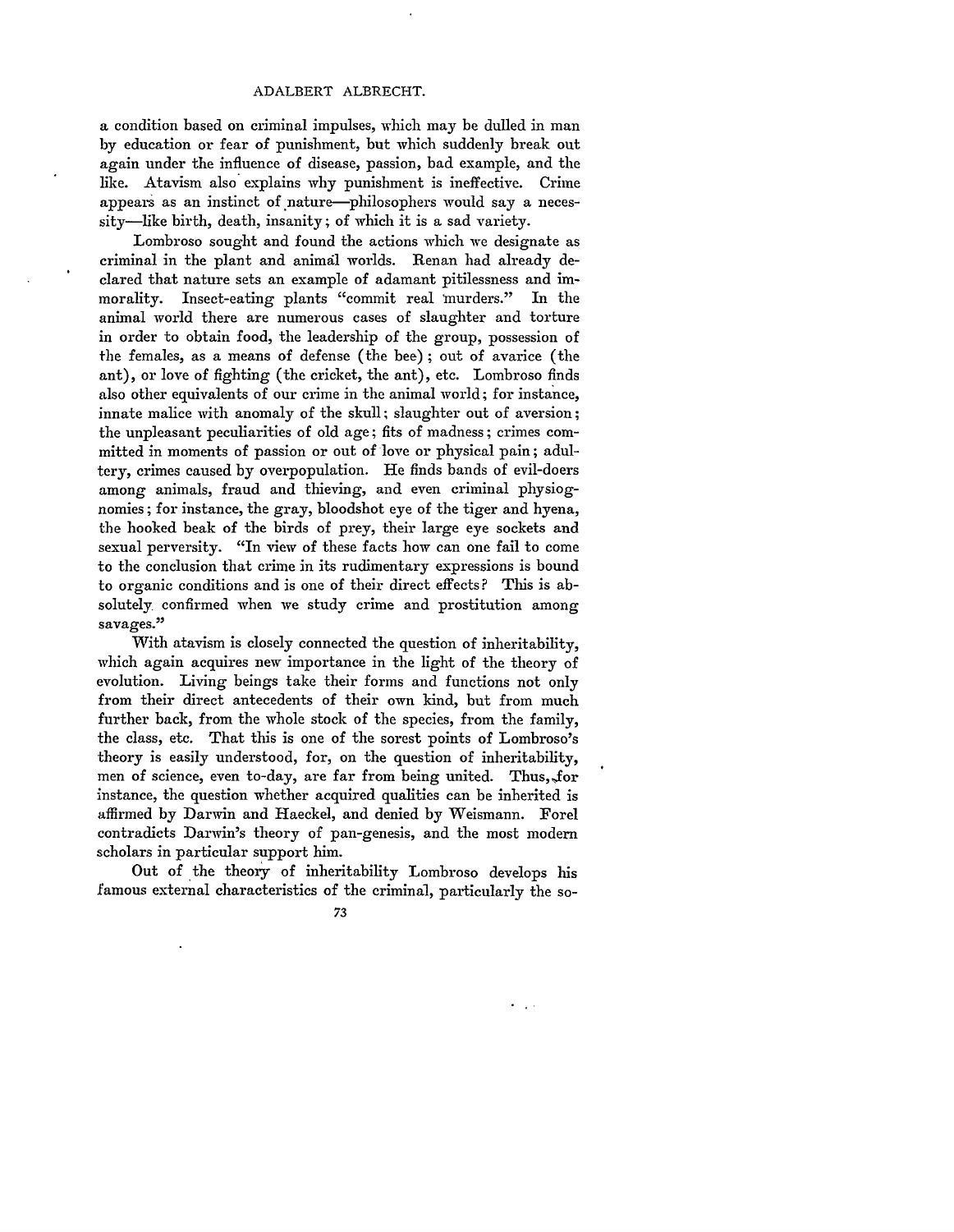called "marks of degeneration," Since Morel first mentioned these marks of degeneration in his celebrated book, "Dégénérescence de l'espece humain," innumerable writings have appeared for and against, and a mass of facts has been collected which prove this, much, that the marks frequently contradict one another and that many a one has lost its original significance. One fact issues clearly out of this controversy: that all such anomalies are found more frequently in criminals than in others. Degeneration arises in procreation. Diseased nervous parents beget children bearing marks of degeneration, paralleled by inferiority of the nervous system and particularly of the brain. Marro had already designated certain criminal marks as atavistic in character (I Carretteri dei Delinquenti, 1887), because, though subject to variability, they are the marks which distinguish man frm the anthropoid ape. They appear chiefly in the brain and skull and are more or less connected with the development of the brain, or are noticeable in the jaw and teeth. Among them belong prognathy; that is, the prominence of the lower part of the face, showing a lesser development of the brain, and the accompanying receding forehead. Prognathy and receding forehead, approaching the type of the anthropoids, are recognized by the Lombroso school as marks of the criminal type. The craniometrical studies of Lombroso and hisfollowers aim at determining the mental and moral qualities of an individual by the external form of the head, the parts of which 'are measured for this purpose (craniometry). The size and proportions of the skull admit of an almost certain conclusion, according to Lombroso, of the volume of the brain, the size of which is parallel to the mental development. According to the kind of crime the capacity of the brain varies, being, for instance, greater in murderers than in thieves. The medium average capacity, too, is smaller in criminals than in normal men. All anomalies, however, octoporosis, plagiocephaly, the "Worm" bone, etc., are more frequent in male than in female criminals. "The study of these anomalies brings us to the conclusion that the criminal is much nearer the inferior races than is the insane man." "Here we have a man who, either because of arrested development or of disease, particularly of the brain centres, present even before birth, has been forced into an abnormal condition bordering on that of the insanein a word, a chronically ill man."

Among the other "varieties of *ihe* rudimentary organs" those of the external ear take the first place. There are the so-called "handle" ears, the "Morel" ears with flattened or missing helix, ears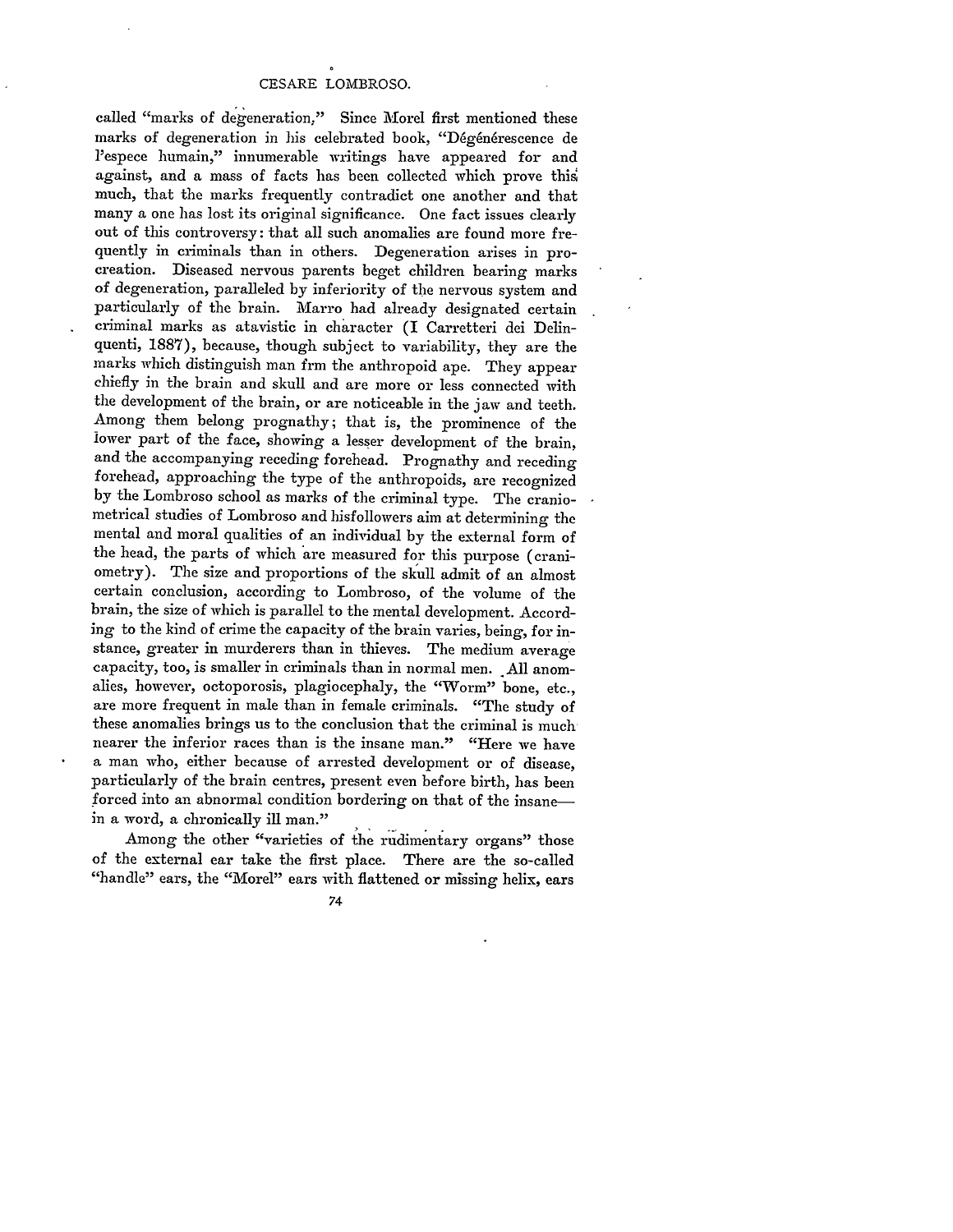with the lobes lacking, very small and very large ears. With the public at large particularly -these theories of Lombroso about the ear have attracted the greatest attention, so much so that for a time it was not exactly pleasant to be the possessor of earlobes which grew to the side of the head, or worse, "handle" ears. Kurella, who so often elucidated and defended his master, therefore explained that of course no one would steal silver spoons because he happened to have "handle" ears, but that undoubtedly that form of ear indicated peculiarities of the whole organism out of which anomalies of feeling and will arise. And in this lies its significance. We must not see in it the mark of degeneration itself, but rather the outward sign of an inner malformation of the brain. There is a deduction to be drawn from the 'outward anomaly of form of the inner one, from the visible of the invisible, from the perversion of the organ of a variation in its functions. In this then lies the nature and the value of the mark of degeneration; that where it is found singly it is without import but present in numbers, as it is in the criminal, it -deserves full attention.

Other varieties, particularly those of sexual character, are the female form of the breast, in male criminals, broad hips, scanty or missing beard accompanied by thick hair on the head. The socalled multiple organs incline to variation in number as well as structure. Thus, for example, we find a difference in the number of vertebre. Then there is polydactyl, with the doubling of a finger joint, strongly developed web skin between the fingers, unusually long and narrow or enormously broad hands. It would take us too far to enter into Lombroso's investigations of the weight of the brain, the weight and size of the body, the complexion, etc.

As to the value of the signs of degeneration mentioned here, Lombroso and his school were not for a moment in doubt. "Degeneration is a reaction, from various external and internal irritations, which differs greatly from the normal and disturbs or even injures the individual and his surroundings," says Naecke. "What speaks emphatically against Lombroso's theory, however," says Wulffen, "is that degeneration in itself is no disease, but merely shows an abnormal condition which, it must be admitted, easily leads to real disease." It is, however, of a pathological nature, in contrast to what is simply abnormal. Moreover, degeneration is inborn. The best division is that of anatomical, physiological and social signs of degeneration, and we include everything that decidedly exceeds the breadth of vibration of normal forms or qualities. The external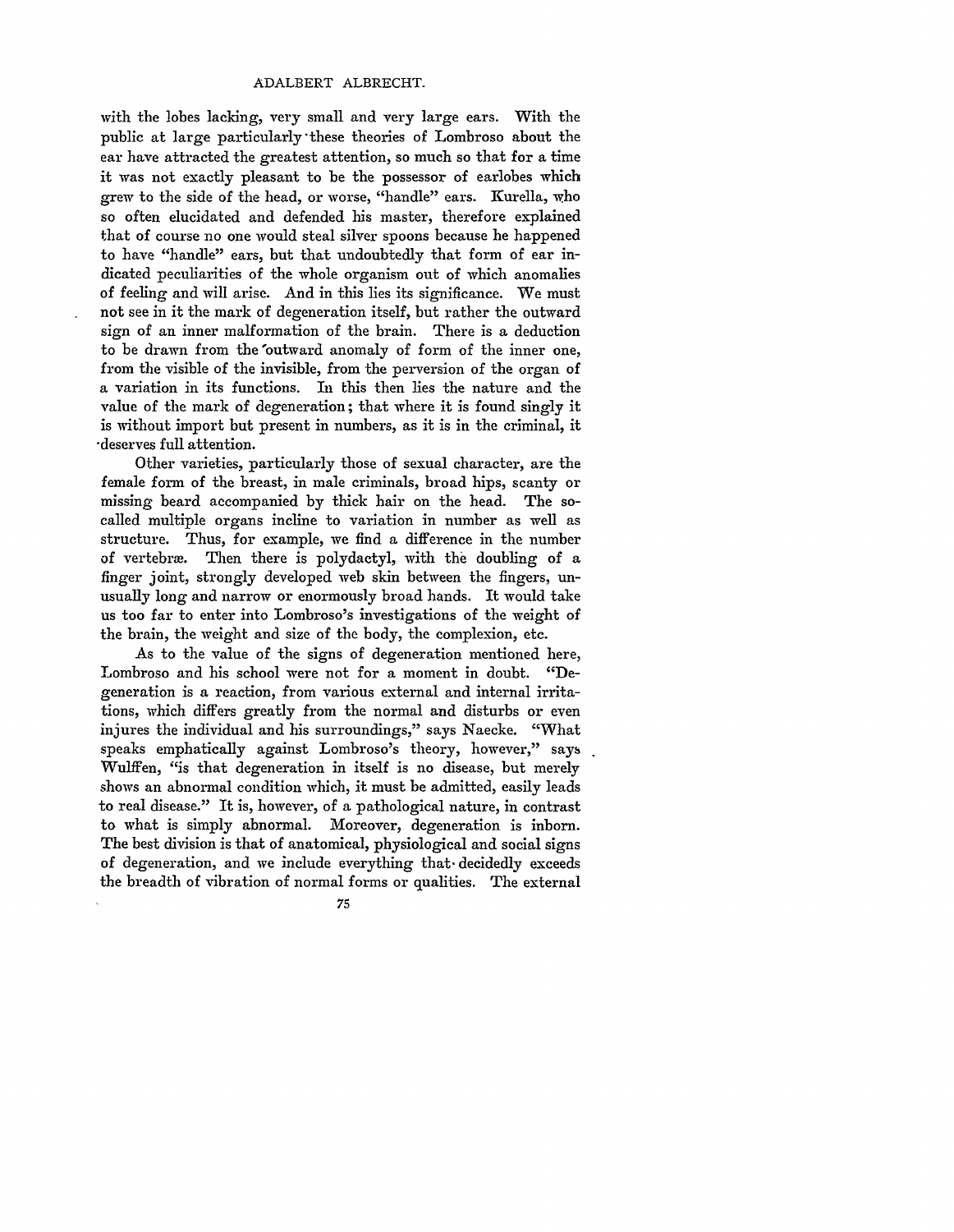stigmas of degeneration alone, however, do not tell us a great deal. They are merely a signal, a challenge to examine the individual more closely.

In any case it is quite unproven that our race, as the loudtongued Nordau and over-enthusiastic Lombroso think, is in the clutches of increasing degeneration. It is by no means certain that all mental and nervous diseases, suicides and crimes are increasing -in number. It is easier and surer for us to-day to diagnose degeneration; that is all. Wulffen and many others are also of the opinion that it is more than doubtful that the criminal mind of our day has grown worse. One might rather believe the contrary. "Besides, the great laws of nature are only to be recognized in dealing with large numbers and the few decades of our degeneration statistics easily disappear when we are concerned with the laws of eons." Those who are interested in the subject should read the works of Plotz, Talbot, Marro, Necke, Ribot and Galton, and they will no longer look so gloomily at the coming thousands of years.

According to Lombroso the criminal of habit stands nearest to the born criminal, yet he is almost without anomalies and hereditary vices, even without an evil disposition in early youth. In consequence of a neglected upbringing, however, he does not gain the strength to overcome the naturally bad qualities of the child, developing them perhaps till habit makes him a criminal. His surroundings do their part, for they include alcohol, lewdness, the encouragement to imitate through the "unfortunate publicity of the criminal court," by the press, the term in prison, etc. Thus the crime, for which no special ground is prepared, but merely the ground in the being of the child, becomes by repetition habit.

Beside the born and the habitual criminal stand the criminal of passion and the criminal of opportunity. Women are oftener concerned in crimes of passion than men, for the commonest motive is disappointed love (Lombroso and Ferrero: "Woman as a Criminal and Prostitute"). Passions that lead to crime are nearly always born quickly and suddenly out of deeper-lying feelings. The criminal of passion seldom denies his crime and in fact is often proud of it. He also lacks caution and is not cunning. He is therefore probably most susceptible to improvement.

The criminal of opportunity, too, shows but few external signs and belongs to the "criminoloids," that is, "to those who are so disposed that a chance, an opportunity carries them away into crime." In him lack of pity and obtuseness of feeling are much rarer than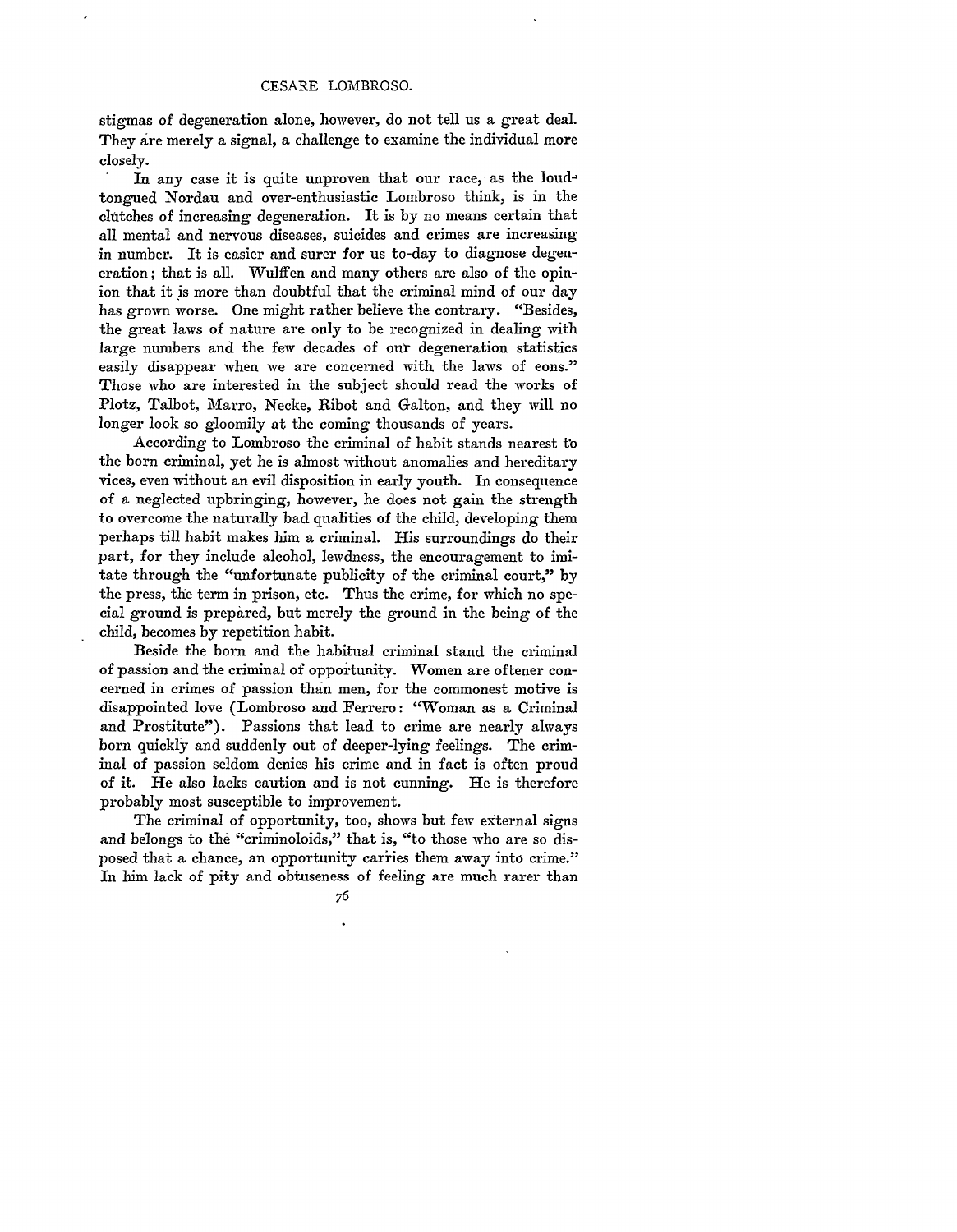sudden impulses. In general'it can be said that he is not so religious as, for instance, the criminal of passion. He regards his crime lightly and confesses easily. He is generally recruited from the business world. In connection with this type Lombroso develops his theory of the "epileptic impulse" which has found so many opponents. According to him epilepsy is not much else than a highly strung normal function of the nerves, so that some epileptics would appear to be merely highly strung impulsive natures. The convulsions, the hallucinations, the terror, the fury, the congestion, the foaming at the mouth and confused speech of the epileptic correspond to the movements, the feelings, the emotions, the blushes, the tears and the judgment of the healthy man.

As the last stone in his edifice of criminals Lombroso finally places the "secret criminal." With him belongs the born criminal as well as the criminal of opportunity. Secret criminals generally succeed in avoiding prison. They are persons of wrong character and wrong actions, certain protégés of society, usurers and prostitutes, certain political criminals whom politics serve "as a veneer to cover their criminal intent." Criminality is latent in them, but some outside activity-prostitution, underhand commercial transactions, political life-absorbs it. They might be called "protected" criminals, because the law, or better, society, does not allow them to be punished.

A large part of Lombroso's life work is taken up, of course, with the biology of crime; his partly fundamental investigations of sensibility to pain in thieves, swindlers and murderers, his hypothesis of the left-handedness of criminals, who apparently work with the right, instead of, like the normal man, with the left side of the brain. Lombroso reckoned the hypothesis of the left-handedness of criminals and their liking for tattooing among his strongest arguments in favor of atavism. As a matter of fact the American scientist, Daniel **G.** Brinton, has proved by the stone utensils of former natives of America that about **33** per cent were left-handed. Among **9U** thieves Dr. Wey found the proportion to be 15 per cent. In the Book of Judges (xx: *15,* 16), **700** of the **2,700** children of Benjamin who go forth against Israel are picked out as left-handed. It appears rather as if in ancient times left-handedness was considered a virtue, something to be desired, and many scientists are therefore unable to understand how it should suddenly become a criminal mark. It is similar with tattooing, which Lombroso advanced in support of his assertion of the criminal's deficient sensibility to pain. He did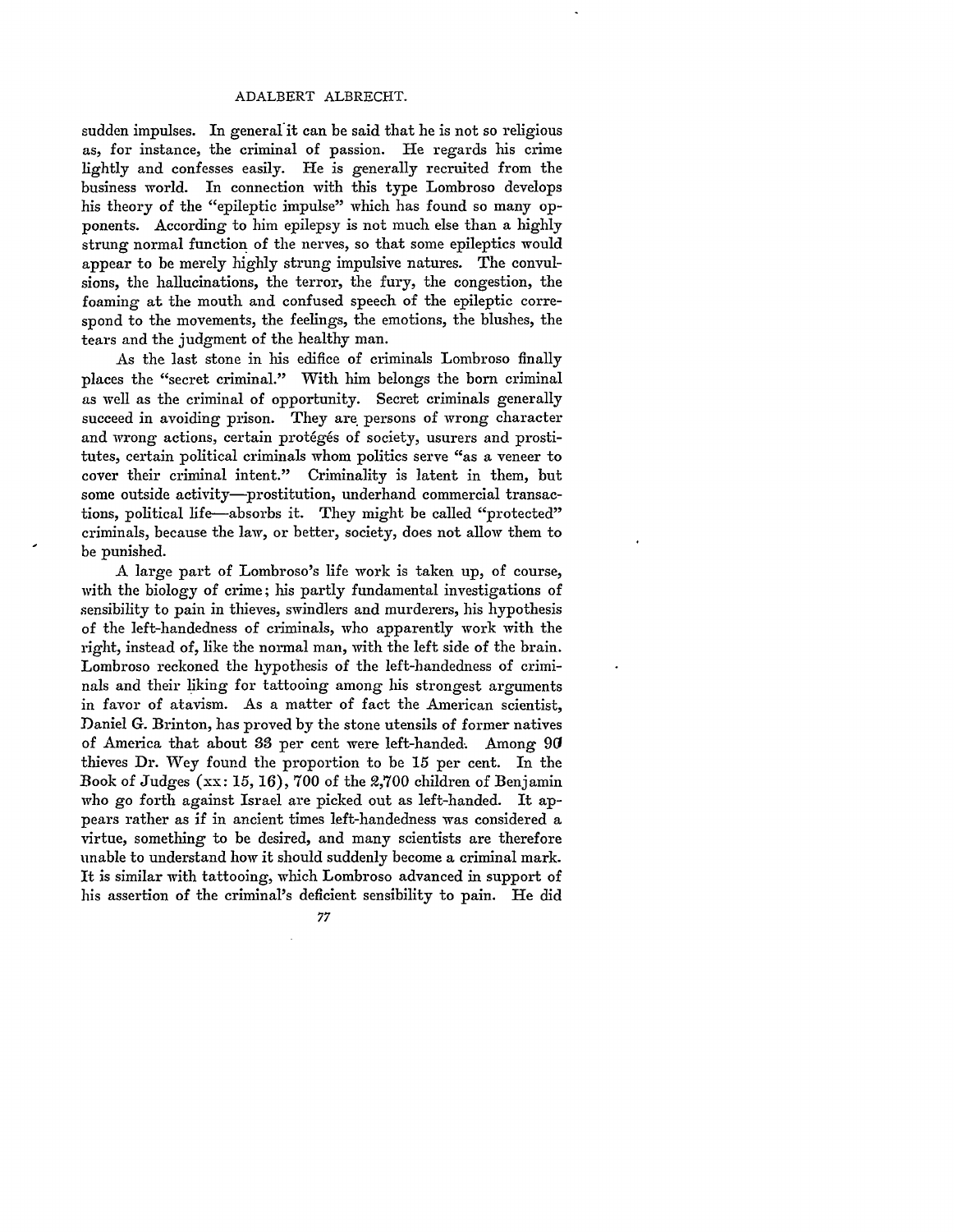not yet know that tattooing sometimes becomes a ridiculous, tyrannical fashion-as for instance among the English sailors of the eighteenth century, when the authorities were obliged to interfere and forbid it. Curiosity and imitativeness seem to be more responsible for tattooing than criminal instincts. Lombroso's studies of the criminal's feelings have certainly become a model for the whole of modern criminology, and his theory that the criminal's pity for others dies because he has no feeling for his own suffering is very well known. **Of** course even the criminal is not without all feeling. His sympathy for animals is familiar to everyone and often plays a part in detective stories. 'Many people have heard the story of the murderer in prison who killed his jailer because the latter took from him a mouse he had been at great trouble to tame, and the name of that Italian murderer who, before leaving the scene of his crime, fed his victim's canary bird, has become almost immortal.

For the criminal's vanity and pride, which lead him into the most incomprehensible recklessness, Lombroso also found a scientific basis. The criminal's inclination to tell his tale in speech and in writing grows out of these common human weaknesses. He "inclines" to autobiography, which again throws an interesting light on his psychic life and gives so much material to the graphologists. The innumerable inscriptions on prison walls, poems, pleadings, bursts of fury, scraps of autobiography, were of much use to Lombroso in studying the intelligence of criminals and confirm his view that in general it is lower than in normal men. Their innate lack of energy, their laziness prevents the development of their intellect, from their school days. "Their greatest defect is their incredible carelessness and their lack of continuity." "The criminal is unable to think or act logically." "Even if he succeeds in properly joining several links together, at the end the whole chain is never complete." Details, tests rather of cunning than of intellect, impress us and make us over-value the criminal's intelligence. The single deed placed in its surroundings, in the criminal's life, has generally more than one foolish side. It need not surprise us that with practice the specialist acquires a certain skill, even with inferior intelligence. Lombroso's thesis that the criminal "is a child" is well known. According to him germs of moral insanity and criminal instincts are found in every child during its earliest years, not as an exception but as the normal condition, "so that the child, lacking moral sense, would represent what alienists call a "morally insane person," we, "a born criminal." Even a very little child shows vindictiveness,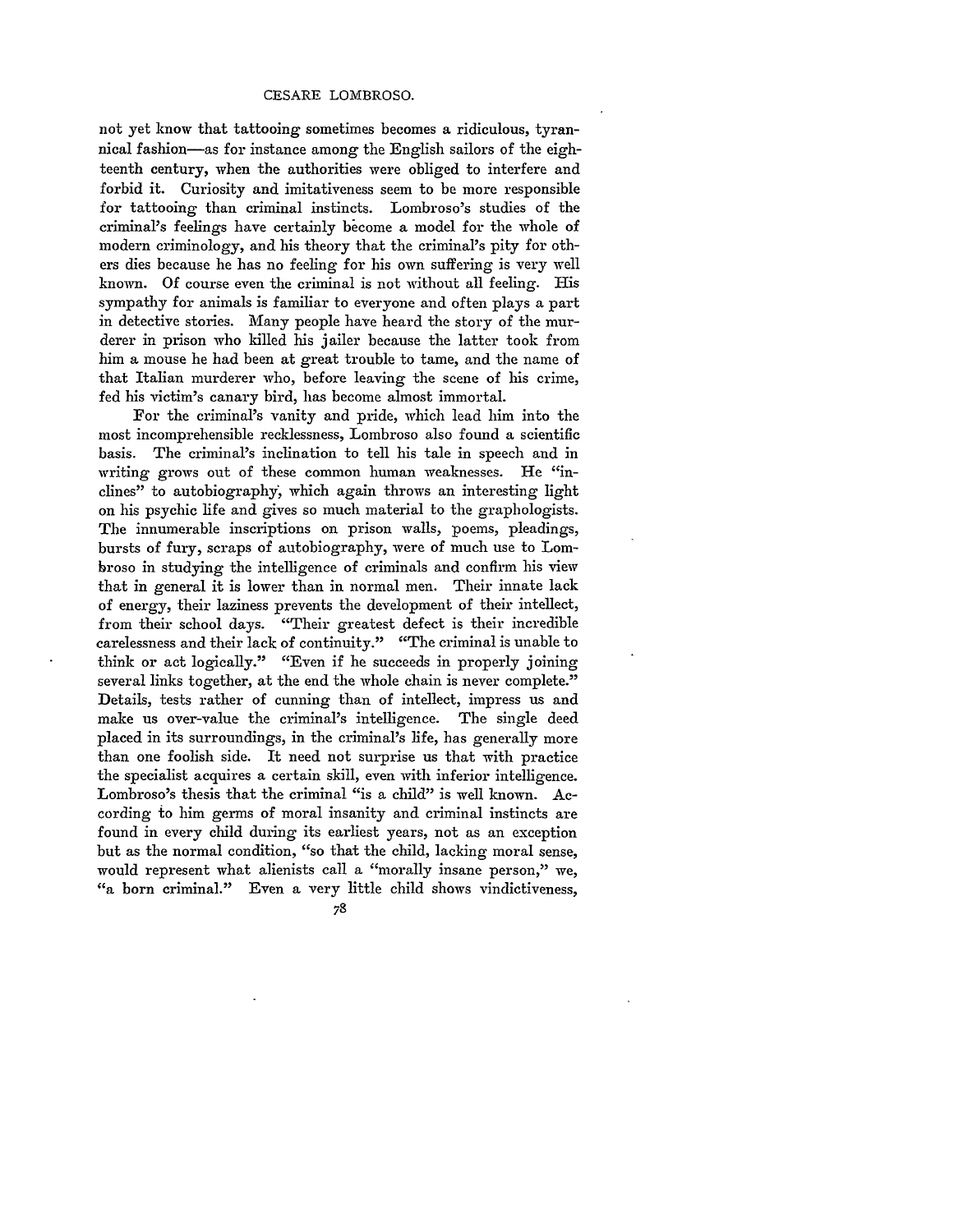jealousy, envy, untruthfulness and, above all, cruelty. "Cet âge est sans pitié" (Lafontaine). It inclines to laziness and idleness. Lombroso often compares children with savages and concludes from his examinations of youthful criminals that that moral anomaly, which in a grown person is called crime, is more frequent among children, accompanied by marks of degeneration and particularly under the influence of a hereditary disposition. It may, of course, disappear if the child is properly brought up, otherwise the comparatively rare appearance of criminal dispositions among grown people would he inexplicable.

No review of the life work of the great psychiater of Turin would even approach completeness without some mention of his profound and still highly interesting studies of "woman as a criminal and prostitute." His statement that the sensibility of women is inferior to that of men created sensation enough and in spite of all the ridicule and scorn with which it was met it has never been successfully entirely disproved. Lombroso's experiments in this direction included touch, taste, smell, hearing and sight. Women's preference for strong scents, for instance, is to be explained only **by** the fact that they do not smell as keenly and therefore endure strong odors better. Their sexual sensibility, too, is not so great as men's. Not their erotic nature but their maternal instinct leads women to marry. Among criminals and savages the females are almost as cruel as the males, but this cruelty is a consequence not only of their weakness but also of their deficient sensibility to pain. Compared to that of men the morality of women is also inferior. They know only one honor, honor of sex. This inferior morality, too, comes from their lesser sensibility and intelligence, for also in the latter respect women are inferior. The highest plane of intelligence, genius, is completely lacking among women. They have no creative power and show lack of originality. On the other hand they grasp the mental physiognomy of their surroundings very quickly. *"As* since the beginnings of mankind women have existed under almost unchanged conditions of life, their adaptability to these conditions has become entirely automatic." Logic is only poorly developed in them, as in children and savages, as is also their synthetic and analytic ability-in a word, their power of abstract thought.

The criminal type, under which Lombroso understands an individual with four or more marks of degeneration, is rarer among women than men criminals. The prostitute alone bears the true type much more frequently. The "born" woman criminal is characterized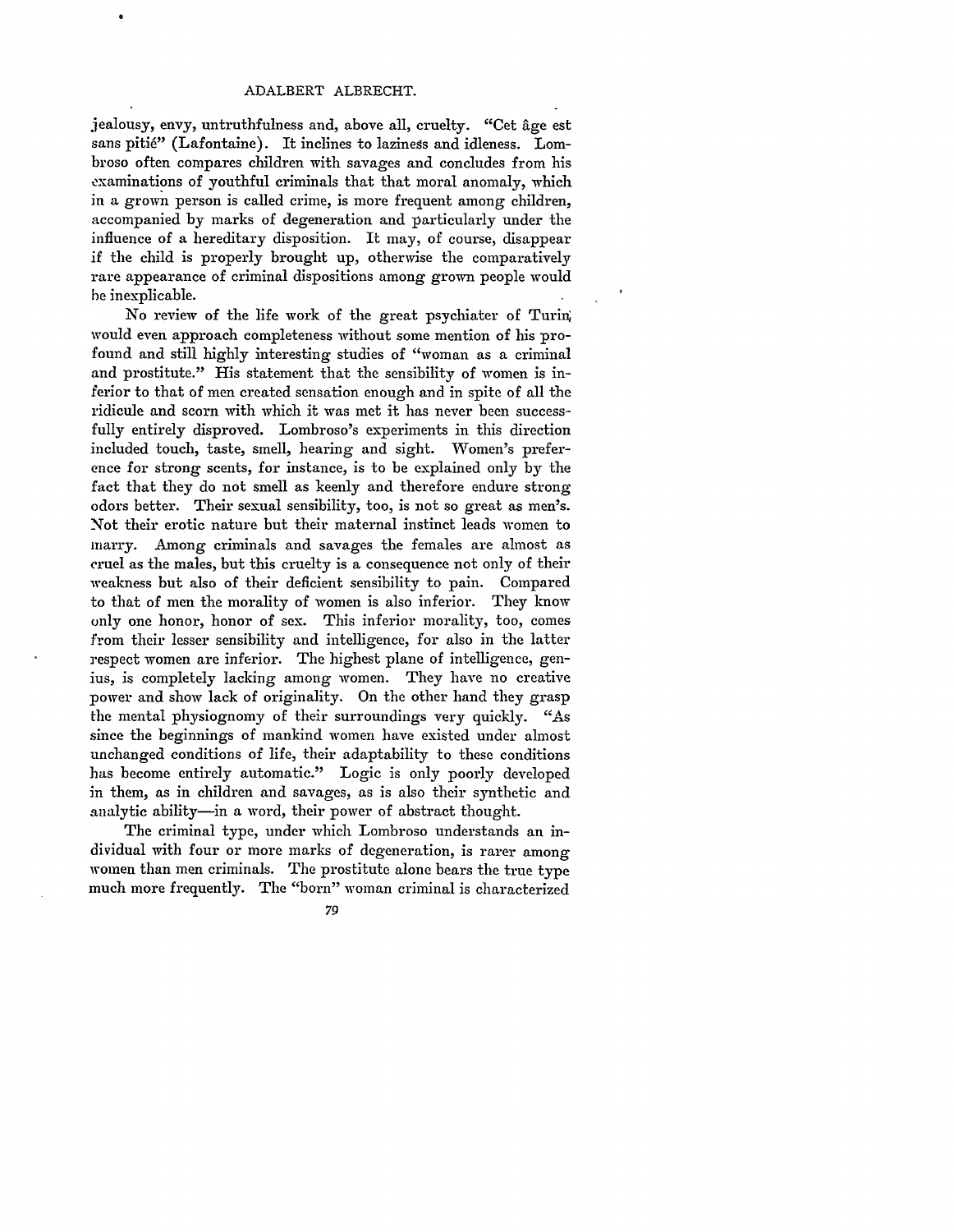as follows: "Through her strong sexual instinct, her deficient maternal feeling, her pleasure in a vagrant life, her intelligence and ability to rule weaker individuals by suggestion, her preference for manly sport, for male vices, often even for men's clothes, she embodies sometimes one, sometimes another quality of men. Combined with these male characteristics are the worst qualities of female nature: vindictiveness, cunning, cruelty, vanity, untruthfulness, all together frequently form a picture of the utmost depravity."

Lombroso was the first to reckon the prostitute among the typical criminals. As has been mentioned, he found in her all the anthropological marks and also the same tattooings, the same jargon (see Lombroso's works on the jargon of criminals, prison palimpsests, etc.), the same psychic peculiarities as in criminals. He was also among the first to point out the sexual frigidity of the *"born"* prostitute in contrast to the strongly developed sexual instinct of other female criminals. He finds the origin of prostitution not in sensuality, but in "ethical idiocy," "which of course does not exclude certain one-sided talents, even of a very high order." His elucidation of the connection between prostitution and all other kinds of crime will always remain a masterpiece.

As we mentioned at the beginning, Lombroso's doctrine called forth the criticism of numerous men of science-lawyers as well as physicians-and whoever is interested in the attitude of all the schools of criminology toward it might read with advantage the works of the Dutchman, Bonger, and the German, Wulffen. Those Italians have remained truest to it who, with the Portuguese, J. Mendes Martins, the German, Kurella, and a few young Frenchmen, like Falmet, Magnan and Féré, in discussing the origin of mental degeneration, lay the greatest weight on hereditary traits which burden certain families, like the fate of the ancients, and show their\* power particularly in affections of the nerves. Those who suffer under them form the "neuropathic family," which is in no way different from the other pathological groups. Féré even believes that the whole distinction between vice, crime and insanity rests solely on social prejudices. Two modern Italians, Tanzi and Riva, explain crime as resulting from a disturbance of the imagination which consists in exaggerated subjectivism. This exaggeration affects the relations of the individual to the outside world, including the social world, throughout. The standard of the ego becomes deceptive and useless because it falsifies everything: the ego-centric consideration is therefore the original disturbance. This exaggeration of sub-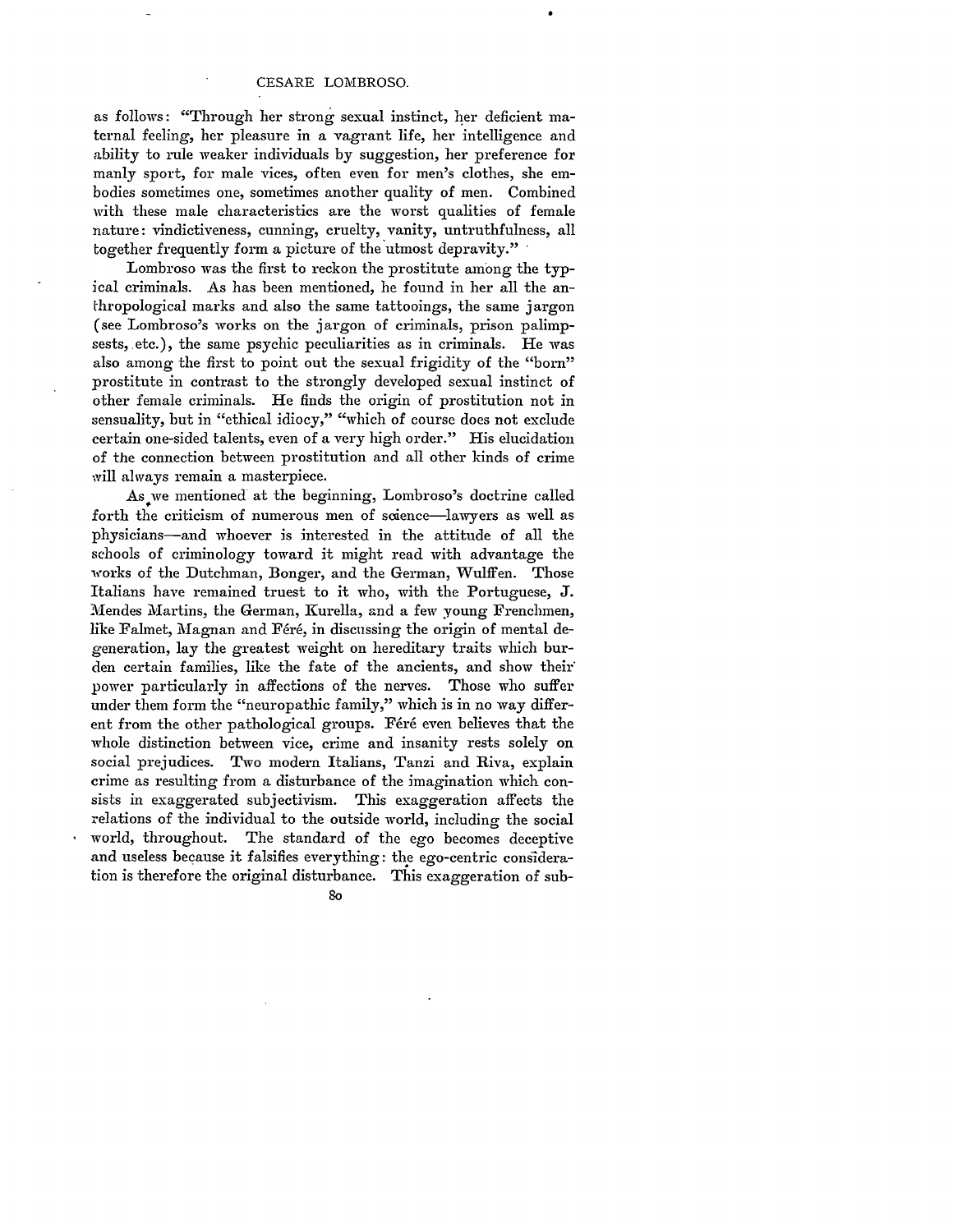jectivism is regarded as a step backward, that is, simply as a symptom of atavism. The whole historic and prehistoric period is sharply divided, according to De Mattos and Riva, from the preceding and following periods, mainly by an accumulation of feelings, ideas, customs and principles which comprise the moral and intellectual supremacy of humanity. "In other words," says Wulffen, "the ego consists of deposits of feelings and ideas, the first and lowest layer of which is composed of instinctive elements; whereas the higher ones rest on later and fresher perceptions. In the struggle of life the newer ones connected with our upbringing and experience, generally win. Sometimes, however, the primitive character is victorious and the resultant deed is contrary to the general law of ethics. This return to old forms and ideas can only be explained by the retention, by hereditary means, *'of* old conditions of life and primitive impulses." We see by following these lines of thought that Lombroso's atavism takes on another aspect, but certainly there, too, it is admitted that the predisposition is to be sought in degeneration and consequently in hereditary traits, whereas the social influence is the cause of the opportunity.

The German, indeed the whole Northern school of criminology, is more radical in rejecting Lombroso. Baer, for instance, denies the existence of a criminal type in the anthropological sense, "because every natural scientific proof is lacking if, with Virchow, we call that typical that has been propagated by hereditary means for a long time and has become a general rule. If in certain families the principles of, honor, etc., are continually trodden underfoot, following generations may show besides a disposition to crime, also certain bodily peculiarities. But these are merely family marks. With absolute decision, however, we must deny the possibility, even among the separate kinds of crime, of finding a certain type, constructed on an anatomic-morphological basis." This standpoint is shared, it is safe to say, by practically the whole group of German scholars to-day. Among others, Aschaffenburg, for instance, the most eminent German criminologist; Naecke, Bruno Stern, Wulffen and Jaeger agree with it.

The same fate was shared by Lombroso's view that the physical and mental lack of feeling in criminals was simply a return to the condition of the prehistoric man and the savage. "If the idiot, the criminal and the Australian negro greatly resemble one another it is because on the tree of the species man all the low branches touch one another." (Mantagazza.) "Brutal instincts have not disap-

**8r**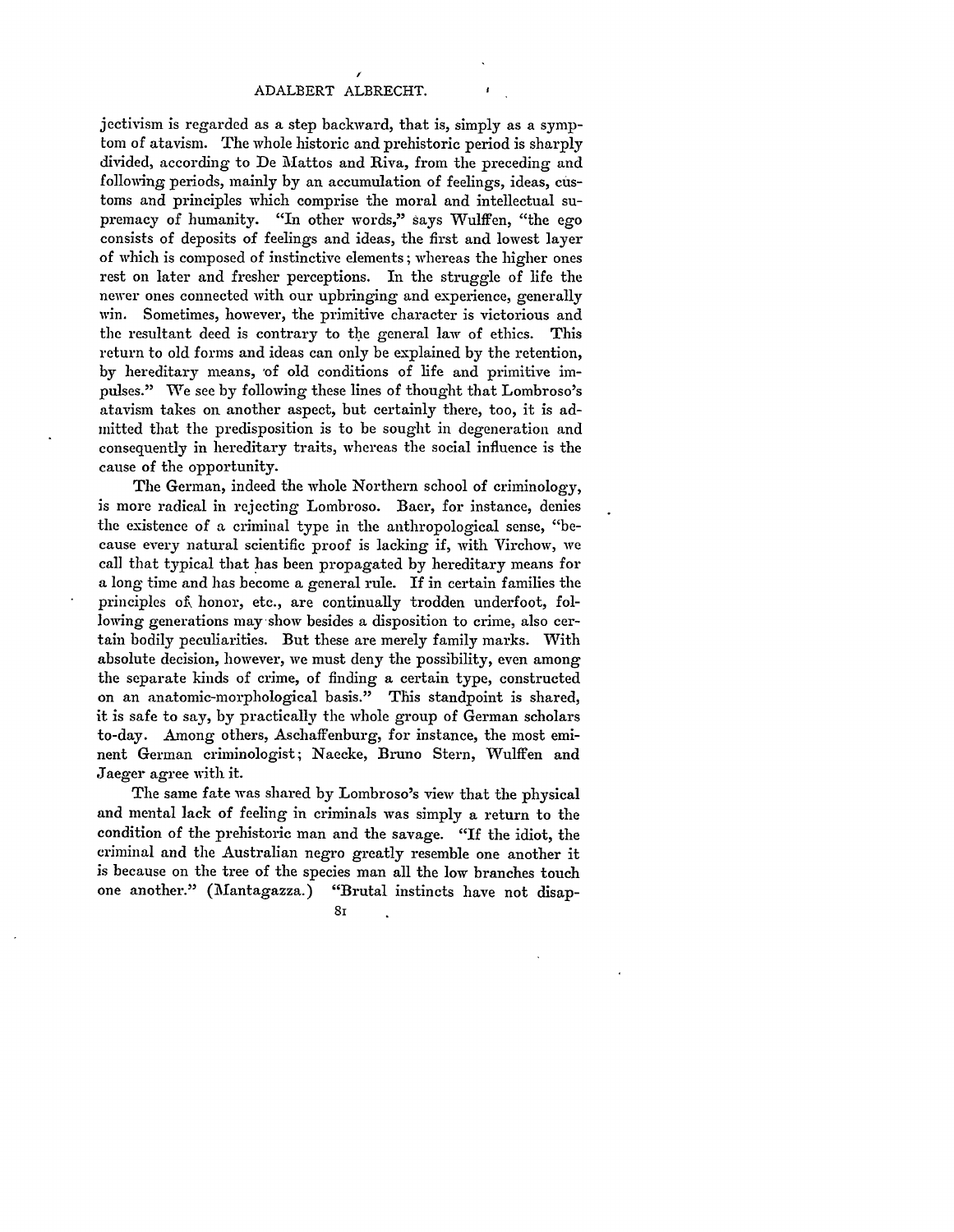peared in any class of society." (Manouvrier.) The hypothesis that the criminal is nothing more than a child in his natural qualities is also rejected by the Germans. Taine, Darwin, Preyer, all teach how slowly, through what influences and in what marvelous ways moral feeling develops in early youth. "They show us," says Baer, -"that moral feeling is not a quality of the soul which is already present somewhere in the central nervous system, but that it is, rather, the product of long and complicated mental work. If in certain traits the criminal reminds one of the child, they are yet by no means the same." Also the other psychic qualities which characterize the moral life of the born criminal are explained, particularly by Baer, on physiological, ethical and social grounds. "Is the lack of remorse, for example, a sign of a born criminal? Only vety few people of the lowest classes are so strong morally that they are capable of genuine moral remorse and remorseful action." And where there is no remorse there is no conscience.' This, too, is just as little innate as is moral law. Both correspond to the prevailing views of generations according to time and place. Conscience may be defined as the development of altruistic feelings in the individual. Kant designates it as the moral faculty of judgment which judges itself, and of moral faculty of judgment there is little enough in the criminal. If he possessed it he would be no criminal. Not that the born criminal is a "moral idiot." A morally defective man can never, according to Baer, be called insane if, in addition to criminal inclination, he does not show signs of mental disease. "There is no insane man who is characterized only by his criminal acts." Finally the identity of epilepsy and born criminality is denied. As epilepsy consists mainly of an irritation of a part of. the brain and the discharge of the centres of this part, it is but'natural to connect all the sudden, impulsive actions.which are called crimes with epilepsy as a form of the same thing. According to Naecke, however, epilepsy is a product of a pathological condition, whereas crime is not. "Criminality and 6pilepsy have, however, this in common, that both may arise from the basis of degeneration; that is, that among the children of degenerate individuals there may be both epileptics and criminals." In Germany they have also become more and more skeptical regarding the marks of degeneration. It is not denied that the number of criminal individuals who bear such marks is very large, but they appear even more frequently among the insane, although they are by no means a regular accompaniment of mental disease. "There is not one such anomaly that is not found among perfectly

 $8<sub>2</sub>$